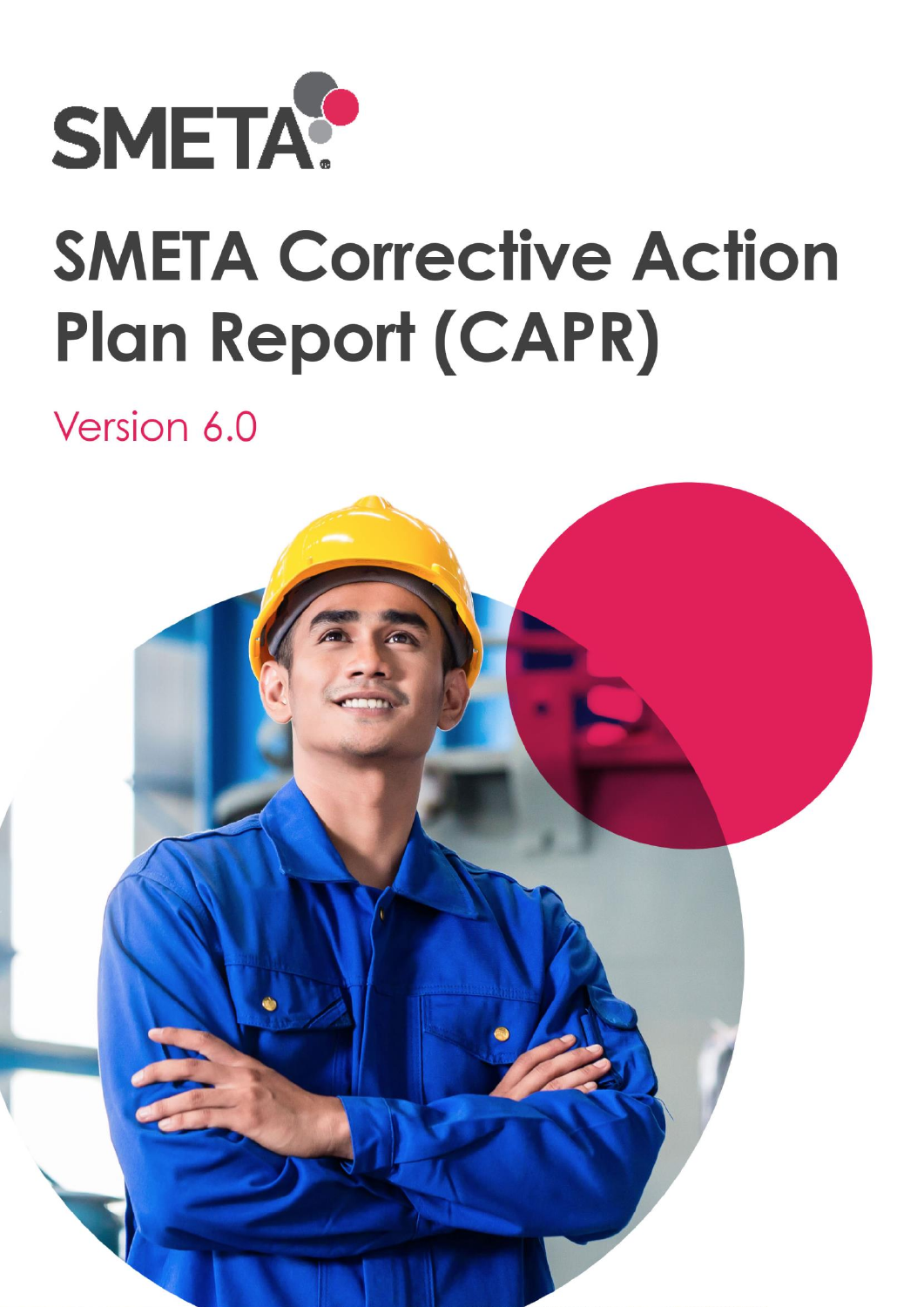

| <b>Audit Details</b>                                               |                                                                  |              |                                                              |                       |             |                             |
|--------------------------------------------------------------------|------------------------------------------------------------------|--------------|--------------------------------------------------------------|-----------------------|-------------|-----------------------------|
| Sedex Company<br>Reference:<br>(only available on Sedex<br>System) | ZC: 1063393                                                      |              | Sedex Site Reference:<br>(only available on Sedex<br>System) |                       | ZS: 1054302 |                             |
| <b>Business name (Company</b><br>name):                            | STERILTOM SRL                                                    |              |                                                              |                       |             |                             |
| Site name:                                                         | STERILTOM SRL                                                    |              |                                                              |                       |             |                             |
| Site address:<br>(Please include full address)                     | Via Provinciale, 90<br>Casaliggio di Gragnano<br>Trebbiense (PC) |              | Country:                                                     |                       | Italy       |                             |
| Site contact and job title:                                        | Alberto Bertonazzi - Plant Manager                               |              |                                                              |                       |             |                             |
| Site phone:                                                        | 0523 789811                                                      | Site e-mail: |                                                              | qualita@steriltom.com |             |                             |
| <b>SMETA Audit Type Pillars:</b>                                   | $\boxtimes$ Labour<br>Standards<br>Safety                        |              | $\boxtimes$ Environment<br>$\boxtimes$ Health &              |                       |             | $\boxtimes$ Business Ethics |
| Date of Audit:                                                     | July 03-05th 2019                                                |              |                                                              |                       |             |                             |

#### **Audit Company Name & Logo:**

#### **Report Owner (payee):**

2

*(If paid for by the customer of the site please remove for Sedex upload)*

ITALIA

| <b>Audit Conducted By</b> |   |            |                                        |             |  |
|---------------------------|---|------------|----------------------------------------|-------------|--|
| Commercial                | ⊠ | Purchaser  |                                        | Retailer    |  |
| <b>Brand owner</b>        |   | <b>NGO</b> |                                        | Trade Union |  |
| Multi-<br>stakeholder     |   |            | Combined Audit (select all that apply) |             |  |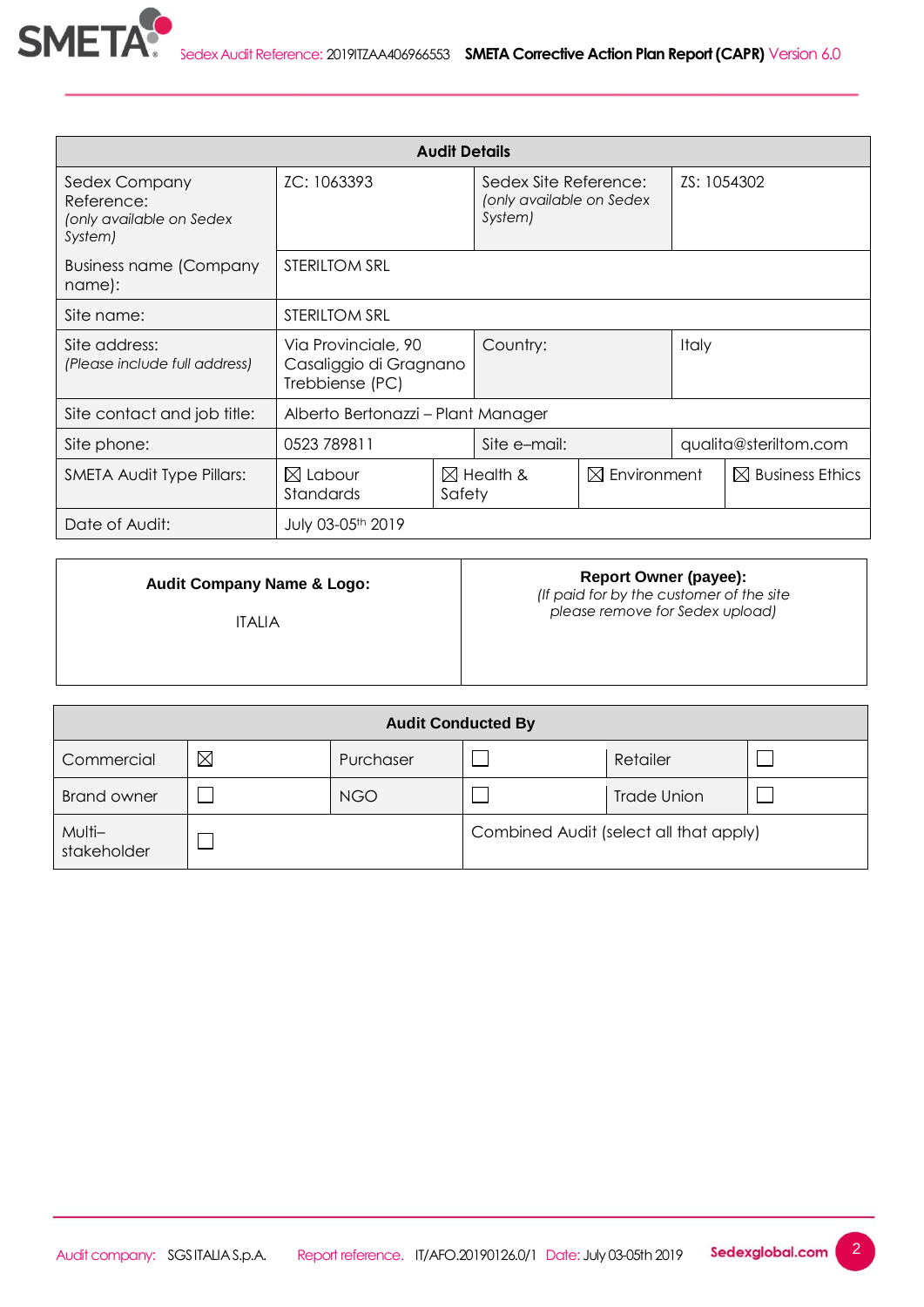

## **Audit Content:**

- (1) A SMETA audit was conducted which included some or all of Labour Standards, Health & Safety, Environment and Business Ethics. The SMETA Best Practice Version 6.0 April 2017 was applied. The scope of workers included all types at the site e.g. direct employees, agency workers, workers employed by service providers and workers provided by other contractors. Any deviations from the SMETA Methodology are stated (with reasons for deviation) in the **SMETA Declaration.**
- (2) The audit scope was against the following reference documents

#### 2-Pillar SMETA Audit

- ETI Base Code
- SMETA Additions
	- Universal rights covering UNGP
	- Management systems and code implementation,
	- Responsible Recruitment
	- Entitlement to Work & Immigration,
	- Sub-Contracting and Home working,

#### **4-Pillar SMETA**

- 2-Pillar requirements plus
- Additional Pillar assessment of Environment
- Additional Pillar assessment of Business Ethics
- The Customer's Supplier Code (Appendix 1)
- (3) Where appropriate non-compliances were raised against the ETI code / SMETA Additions & local law and recorded as non compliances on both the audit report, CAPR and on Sedex.
- (4) Any Non-Compliance against customer code shall not be uploaded to Sedex. However, in the CAPR these 'Variances in compliance between ETI code / SMETA Additions/ local law and customer code' shall be noted in the observations section of the CAPR.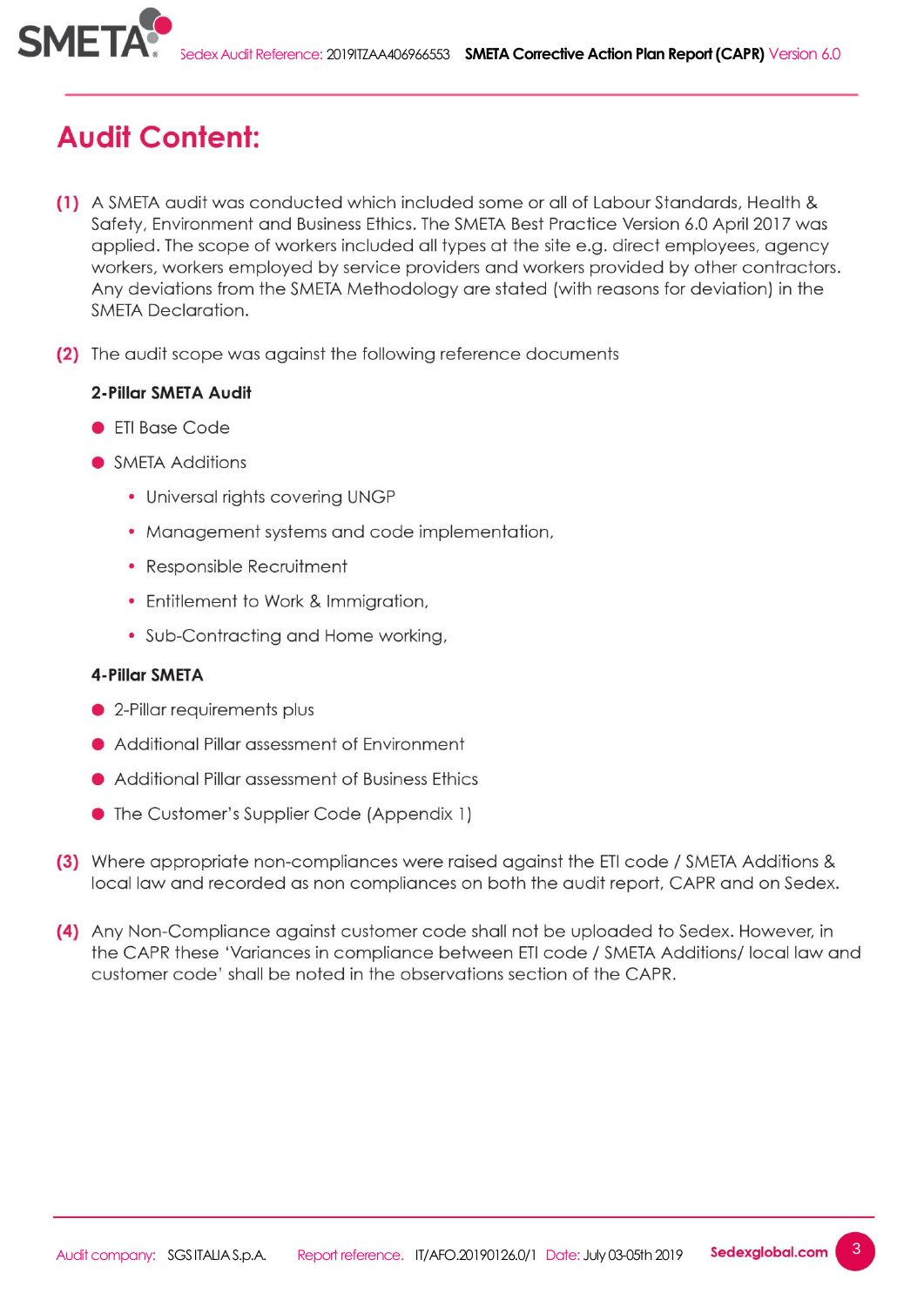

### **SMETA Declaration**

I declare that the audit underpinning the following report was conducted in accordance with SMETA Best Practice Guidance and SMETA Measurement Criteria.

- (1) Where appropriate non-compliances were raised against the ETI code / SMETA Additions & local law and recorded as non-compliances on both the audit report, CAPR and on Sedex.
- (2) Any Non-Compliance against customer code alone shall not be uploaded to Sedex. However, in the CAPR these 'Variances in compliance between ETI code / SMETA Additions/ local law and customer code' shall be noted in the observations section of the CAPR.

| Any exceptions to this must be recorded here    |                            |
|-------------------------------------------------|----------------------------|
| (e.g. different sample size):                   |                            |
| Auditor Team (s) (please list all including all |                            |
| interviewers):                                  |                            |
| Lead auditor:                                   | <b>Barbara Caldarone</b>   |
| Team auditor:                                   |                            |
| Interviewers:                                   | <b>Barbara Caldarone</b>   |
| Report writer:                                  | <b>Barbara Caldarone</b>   |
| Report reviewer:                                | <b>B.</b> Sathiyanarayanan |
| Audit Company Report Reference:                 |                            |
| Date of declaration:                            | July 09 <sup>th</sup> 2019 |

*Note: The focus of this ethical audit is on the ETI Base Code and local law. The additional elements will not be audited in such depth or scope, but the audit process will still highlight any specific issues.*

*This report provides a summary of the findings and other applicable information found/gathered during the social audit conducted on the above date only and does not officially confirm or certify compliance with any legal regulations or industry standards. The social audit process requires that information be gathered and considered from records review, worker interviews, management interviews and visual observation. More information is gathered during the social audit process than is provided here. The audit process is a sampling exercise only and does not guarantee that the audited site prior, during or post–audit, are in full compliance with the Code being audited against. The provisions of this Code constitute minimum and not maximum standards and this Code should not be used to prevent companies from exceeding these standards. Companies applying this Code are expected to comply with national and other applicable laws and where the provisions of law and this Code address the same subject, to apply that provision which affords the greater protection. The ownership of this report remains with the party who has paid for the audit. Release permission must be provided by the owner prior to release to any third parties.*

4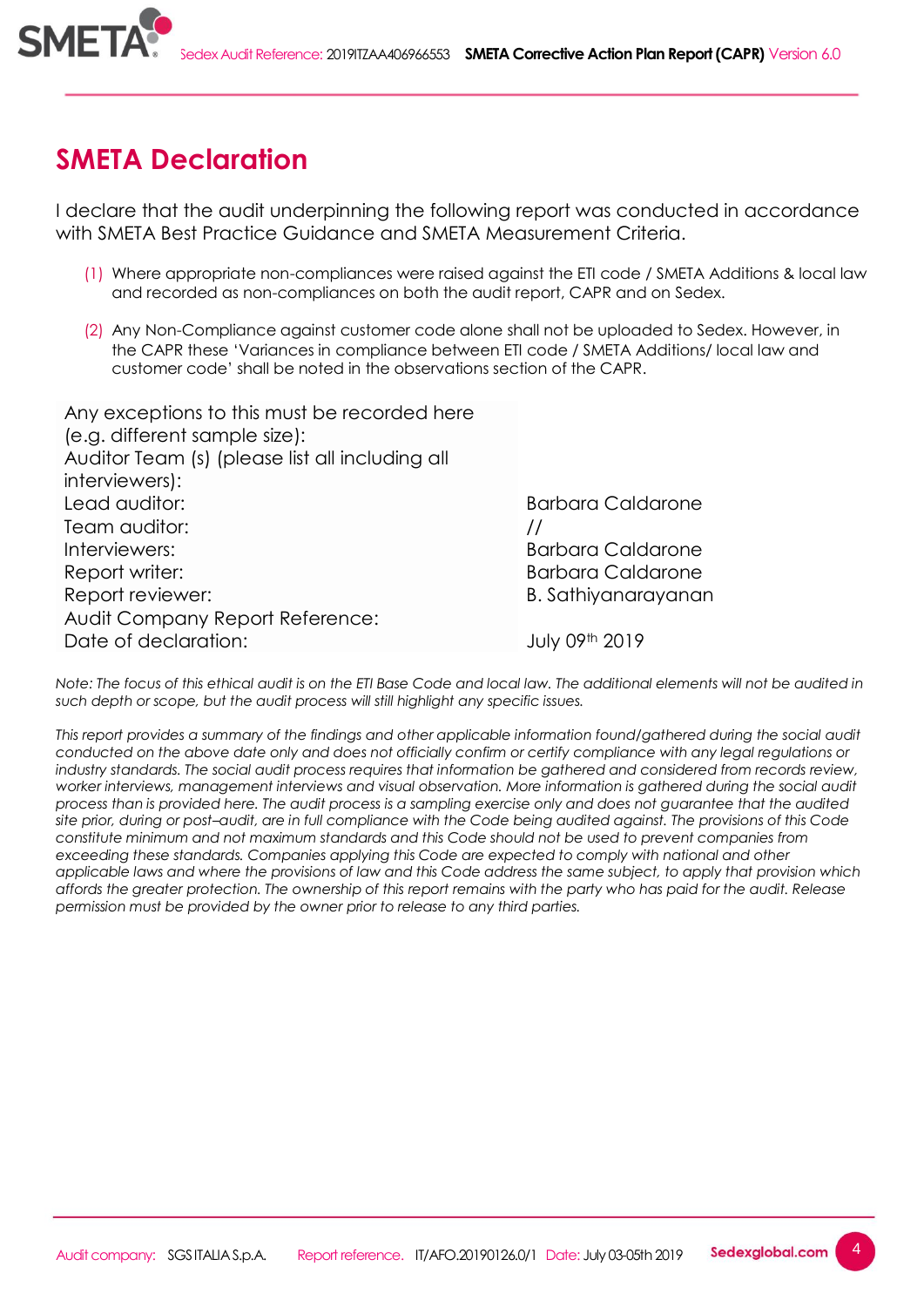

## **Audit Parameters**

| <b>Audit Parameters</b>                                                                      |                                                                                                                                        |                                                 |  |  |  |
|----------------------------------------------------------------------------------------------|----------------------------------------------------------------------------------------------------------------------------------------|-------------------------------------------------|--|--|--|
| A: Time in and time out                                                                      | Day 1 Time in: 9.00<br>Day 1 Time out: 17.00                                                                                           | Day 3 Time in: 8.30<br>Day 3 Time out:<br>11.30 |  |  |  |
| B: Number of auditor days used:                                                              | 1x2,5 days                                                                                                                             |                                                 |  |  |  |
| C: Audit type:                                                                               | <b>Full Initial</b><br>$\boxtimes$ Periodic<br>Full Follow-up<br>Partial Follow-Up<br><b>Partial Other</b><br>If other, please define: |                                                 |  |  |  |
| D: Was the audit announced?                                                                  | $\boxtimes$ Announced<br>Semi-announced: Window detail:<br>weeks<br>Unannounced                                                        |                                                 |  |  |  |
| E: Was the Sedex SAQ available for<br>review?                                                | $\boxtimes$ Yes<br>$\Box$ No<br>If No, why not                                                                                         |                                                 |  |  |  |
| F: Any conflicting information<br>SAQ/Pre-Audit Info to Audit findings?                      | $\Box$ Yes<br>$\boxtimes$ No<br>If Yes, please capture detail in appropriate audit by clause                                           |                                                 |  |  |  |
| G: Who signed and agreed CAPR<br>(Name and job title)                                        | Alberto Bertonazzi - Plant Manager                                                                                                     |                                                 |  |  |  |
| H: Is further information available<br>(if yes, please contact audit company for<br>details) | $\Box$ Yes<br>$\boxtimes$ No                                                                                                           |                                                 |  |  |  |
| I: Previous audit date:                                                                      | July 05-06th 2018                                                                                                                      |                                                 |  |  |  |
| J: Previous audit type:                                                                      | SMETA 6 - 4 PILLAR                                                                                                                     |                                                 |  |  |  |
| K: Were any previous audits reviewed<br>for this audit                                       | $\Box$ Yes $\boxtimes$ No<br>$\square$ n/a                                                                                             |                                                 |  |  |  |

| <b>Audit attendance</b>            | Management                |                                            | <b>Worker Representatives</b> |  |  |
|------------------------------------|---------------------------|--------------------------------------------|-------------------------------|--|--|
|                                    | Senior management         | <b>Worker Committee</b><br>representatives | Union representatives         |  |  |
| A: Present at the opening meeting? | $\boxtimes$ Yes $\Box$ No | $JYes \times No$                           | 'Yes $\boxtimes$ No           |  |  |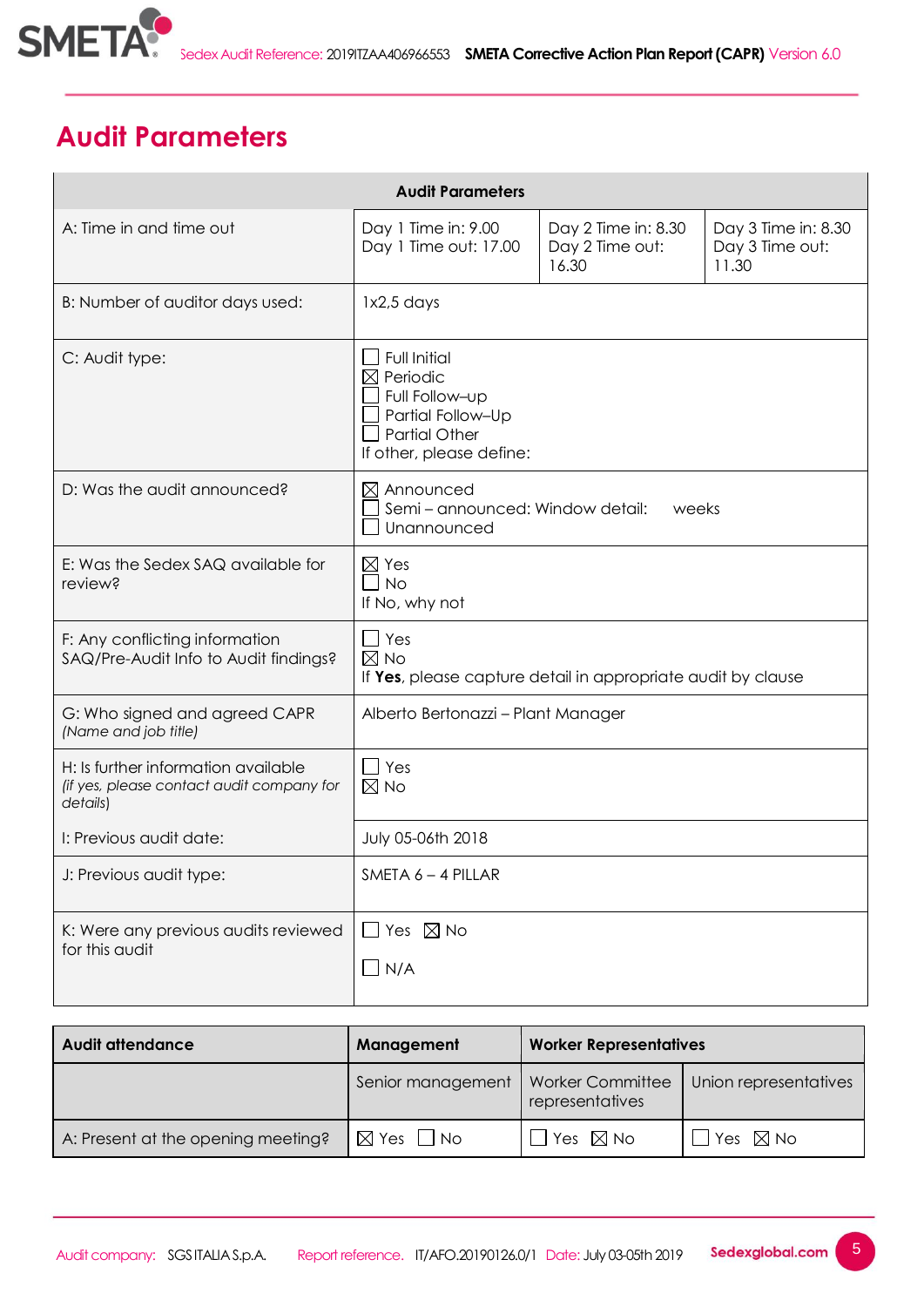

| B: Present at the audit?                                                                                                    | $\boxtimes$ Yes $\Box$ No                | $\boxtimes$ Yes $\Box$ No | $\Box$ Yes $\boxtimes$ No |
|-----------------------------------------------------------------------------------------------------------------------------|------------------------------------------|---------------------------|---------------------------|
| C: Present at the closing meeting?                                                                                          | $\boxtimes$ Yes $\Box$ No                | Yes $\boxtimes$ No        | Yes $\boxtimes$ No        |
| D: If Worker Representatives were<br>not present please explain reasons<br>why (only complete if no worker reps<br>present) |                                          |                           |                           |
| E: If Union Representatives were not<br>present please explain reasons why:<br>(only complete if no union reps present)     | No Union representatives in this Factory |                           |                           |

#### **Guidance:**

The Corrective Action Plan Report summarises the site audit findings and a corrective, and preventative action plan that both the auditor and the site manager believe is reasonable to ensure conformity with the ETI Base Code, Local Laws and additional audited requirements. After the initial audit, the form is used to rerecord actions taken and to categorise the status of the non-compliances.

N.B. observations and good practice examples should be pointed out at the closing meeting as well as discussing non-compliances and corrective actions.

To ensure that good practice examples are highlighted to the supplier and to give a more 'balanced' audit a section to record these has been provided on the CAPR document (see following pages) which will remain with the supplier. They will be further confirmed on receipt of the audit report.

#### **Root cause (see column 4)**

**Root cause refers to the specific procedure or lack of procedure which caused the issue to arise. Before a corrective action can sustainably rectify the situation it is important to find out the real cause of the noncompliance and whether a system change is necessary to ensure the issue will not arise again in the future.**

#### **See SMETA BPG Chapter 7 'Audit Execution' for more explanation of "root cause''.**

#### **Next Steps:**

- 1. The site shall request, via Sedex, that the audit body upload the audit report, non-compliances, observations and good examples. If you have not already received instructions on how to do this then please visit the web site [www.sedexglobal.com.](http://www.sedexglobal.com/)
- 2. Sites shall action its non-compliances and document its progress via Sedex.
- 3. Once the site has effectively progressed through its actions then it shall request via Sedex that the audit body verify its actions. Please visit [www.sedexglobal.com](http://www.sedexglobal.com/) web site for information on how to do this.
- 4. The audit body shall verify corrective actions taken by the site by either a "Desk-Top" review process via Sedex or by Follow-up Audit (see point 5).
- 5. Some non-compliances that cannot be closed off by "Desk-Top" review may need to be closed off via a "1 Day Follow Up Audit" charged at normal fee rates. If this is the case then the site will be notified after its submission of documentary evidence relating to that non-compliance. Any followup audit must take place within twelve months of the initial audit and the information from the initial audit must be available for sign off of corrective action.
- 6. For changes to wages and hours to be correctly verified it will normally require a follow up site visit. Auditors will generally require to see a minimum of two months wages and hours records, showing new rates in order to confirm changes (note some clients may ask for a longer period, if in doubt please check with the client).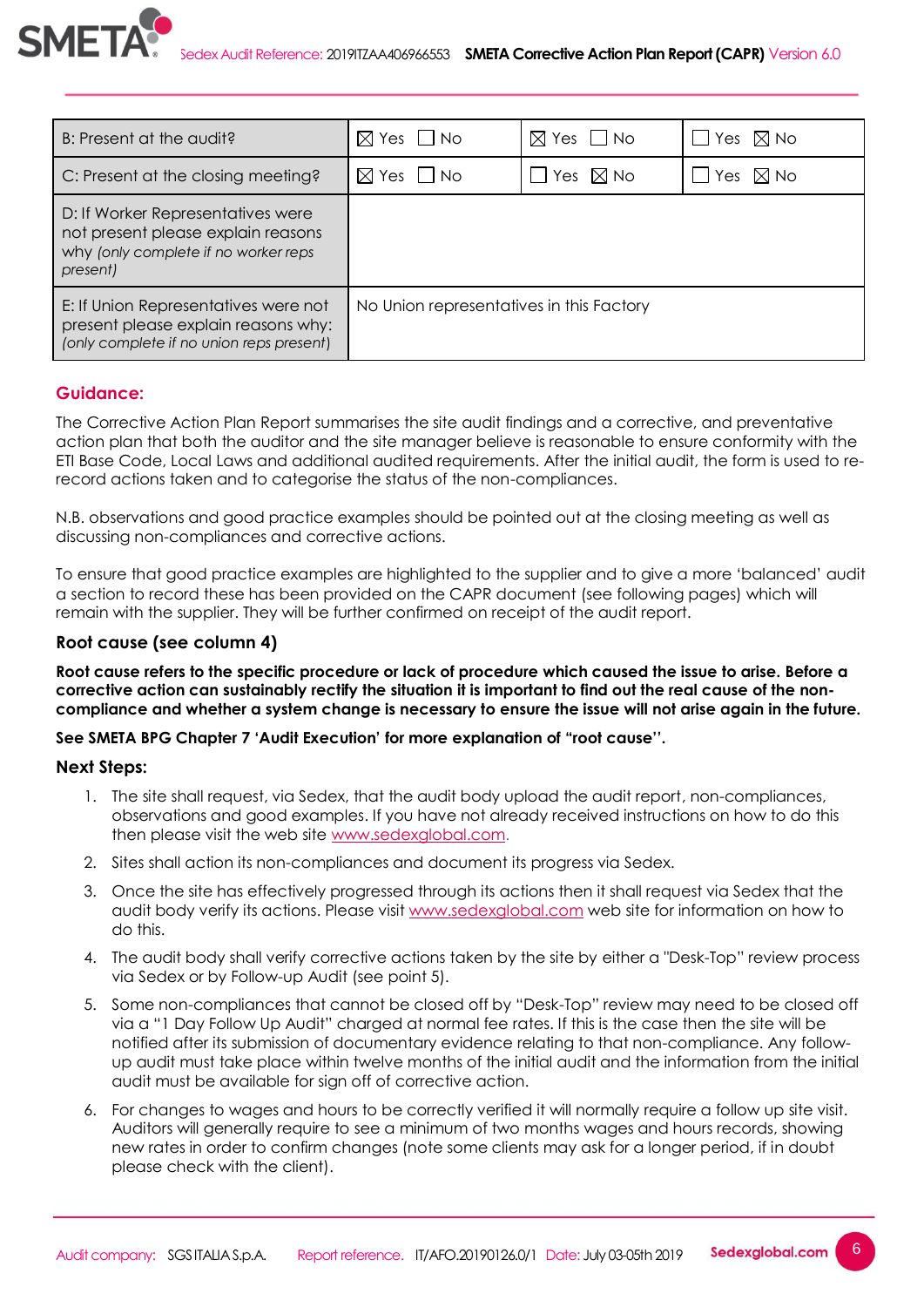

## **Corrective Action Plan**

|                                                                                                                                                                    | <b>Corrective Action Plan - non-compliances</b>                                                                                                                   |                                                            |                                                                                                                       |                                                                                                                                                                                                                  |                                                    |                                                           |                                                                                                                                                                                |                                                                                                    |                                            |
|--------------------------------------------------------------------------------------------------------------------------------------------------------------------|-------------------------------------------------------------------------------------------------------------------------------------------------------------------|------------------------------------------------------------|-----------------------------------------------------------------------------------------------------------------------|------------------------------------------------------------------------------------------------------------------------------------------------------------------------------------------------------------------|----------------------------------------------------|-----------------------------------------------------------|--------------------------------------------------------------------------------------------------------------------------------------------------------------------------------|----------------------------------------------------------------------------------------------------|--------------------------------------------|
| Non-<br>Compliance<br><b>Number</b><br>The reference<br>number of the<br>non-<br>compliance<br>from the Audit<br>Report,<br>for example,<br>Discrimination<br>No.7 | New or<br><b>Carried Over</b><br>Is this a new<br>non-<br>compliance<br>identified at<br>the follow-up<br>or one carried<br>over (C) that is<br>still outstanding | Details of Non-<br>Compliance<br>Details of Non-Compliance | Root cause<br>(completed by the site)                                                                                 | Preventative and<br><b>Corrective Actions</b><br>Details of actions to<br>be taken to clear non-<br>compliance, and the<br>system change to<br>prevent re-<br>occurrence (agreed<br>between site and<br>auditor) | Timescale<br>(Immediate,<br>30, 60,<br>90,180,365) | Verification<br>Method<br>Desktop /<br>Follow-Up<br>[D/F] | Agreed by<br>Management<br>and Name of<br>Responsible<br>Person:<br>Note if<br>management<br>agree to the non-<br>compliance, and<br>document name<br>of responsible<br>person | <b>Verification Evidence</b><br>and<br><b>Comments</b><br>Details on corrective action<br>evidence | <b>Status</b><br>Open/Closed<br>or comment |
| <b>NIL</b>                                                                                                                                                         | <b>NIL</b>                                                                                                                                                        | <b>NIL</b>                                                 | $\Box$ Training<br>$\Box$ Systems<br>$\Box$ Costs<br>$\Box$ lack of workers<br>$\Box$ Other – please<br>give details: | <b>NIL</b>                                                                                                                                                                                                       | <b>NIL</b>                                         | <b>NIL</b>                                                | <b>NIL</b>                                                                                                                                                                     | <b>NIL</b>                                                                                         | <b>NIL</b>                                 |
|                                                                                                                                                                    |                                                                                                                                                                   |                                                            | $\Box$ Training<br>$\Box$ Systems<br>$\Box$ Costs<br>$\Box$ lack of workers<br>$\Box$ Other – please<br>give details: |                                                                                                                                                                                                                  |                                                    |                                                           |                                                                                                                                                                                |                                                                                                    |                                            |
|                                                                                                                                                                    |                                                                                                                                                                   |                                                            | $\Box$ Training<br>$\Box$ Systems<br>$\Box$ Costs<br>$\Box$ lack of workers<br>$\Box$ Other – please<br>give details: |                                                                                                                                                                                                                  |                                                    |                                                           |                                                                                                                                                                                |                                                                                                    |                                            |

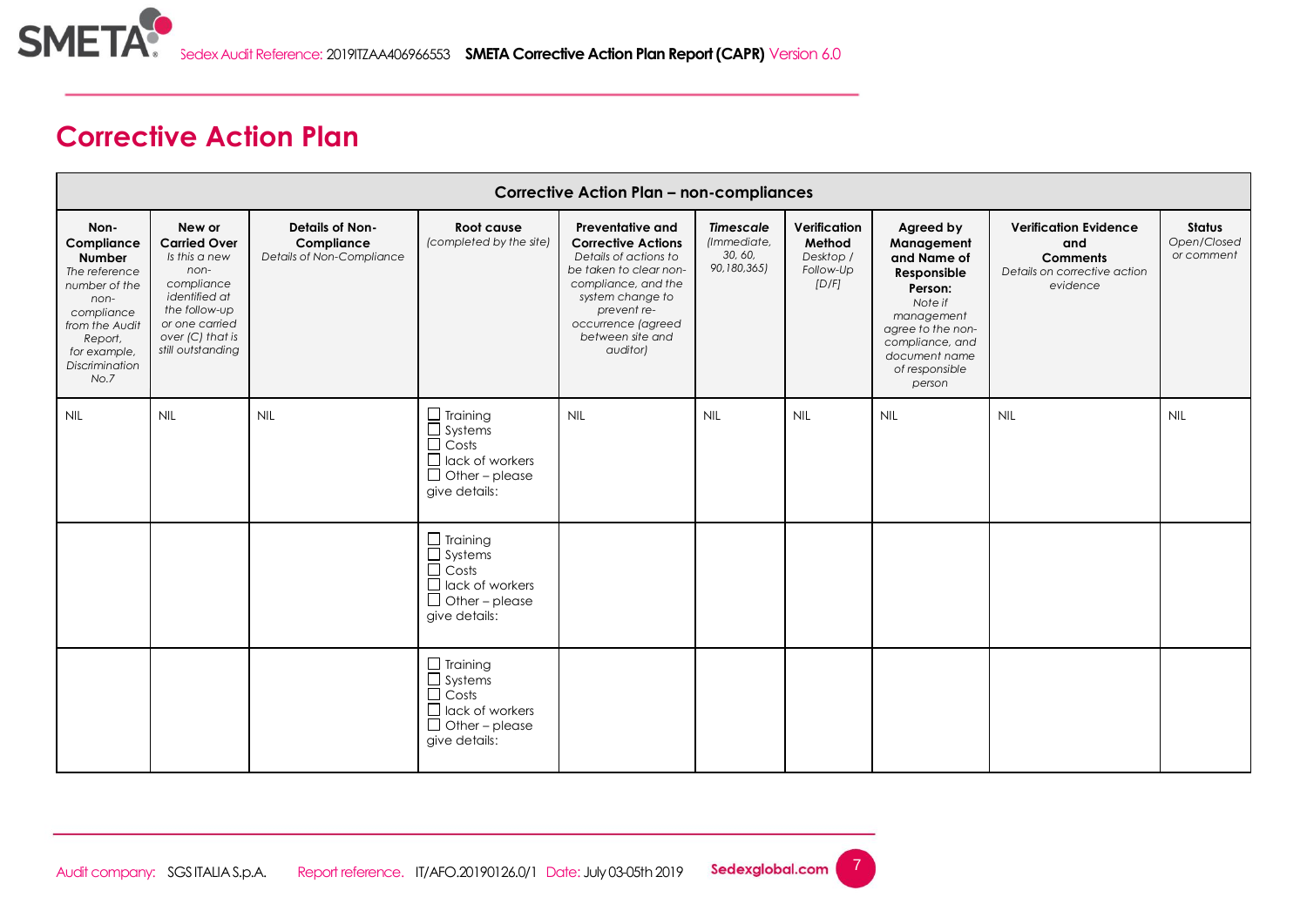

|                                                                                                                                                             | <b>Corrective Action Plan - Observations</b>                                                                                                                 |                                                                                                                                                                                                                                                                                |                                                                                                                                                                                                                                                          |                                                                                                                                                                                                                   |  |  |
|-------------------------------------------------------------------------------------------------------------------------------------------------------------|--------------------------------------------------------------------------------------------------------------------------------------------------------------|--------------------------------------------------------------------------------------------------------------------------------------------------------------------------------------------------------------------------------------------------------------------------------|----------------------------------------------------------------------------------------------------------------------------------------------------------------------------------------------------------------------------------------------------------|-------------------------------------------------------------------------------------------------------------------------------------------------------------------------------------------------------------------|--|--|
| <b>Observation</b><br><b>Number</b><br>The reference<br>number of the<br>observation<br>from the Audit<br>Report,<br>for example,<br>Discrimination<br>No.7 | New or<br><b>Carried Over</b><br>Is this a new<br>observation<br>identified at<br>the follow-up<br>or one carried<br>over $(C)$ that is<br>still outstanding | <b>Details of Observation</b><br>Details of Observation                                                                                                                                                                                                                        | Root cause<br>(completed by the site)                                                                                                                                                                                                                    | Any improvement actions discussed<br>(Not uploaded on to SEDEX)                                                                                                                                                   |  |  |
| 5: Living<br>Wages are<br>Paid                                                                                                                              | new                                                                                                                                                          | Some workers have accumulated too many hours of leave which<br>they are unable to dispose of within the legal deadlines.<br>alcuni lavoratori hanno accumulato un numero eccessivo di ore<br>di ferie (es. M.F. 939,5) che non riescono a smaltire entro i termini<br>di legge | the company is already aware of the<br>problem and has invited the workers<br>concerned to dispose of their<br>accumulated leave<br>l'azienda è già consapevole del problema<br>e ha invitato i lavoratori interessati a<br>smaltire le ferie accumulate | it is recommended to keep under control the<br>days of leave accumulated and disposed of by<br>workers<br>si raccomanda di tenere sotto controllo le<br>giornate di ferie accumulate e smaltite dai<br>lavoratori |  |  |
|                                                                                                                                                             |                                                                                                                                                              |                                                                                                                                                                                                                                                                                |                                                                                                                                                                                                                                                          |                                                                                                                                                                                                                   |  |  |

|                                                                                                                                                       | <b>Good examples</b>          |                                              |  |  |  |
|-------------------------------------------------------------------------------------------------------------------------------------------------------|-------------------------------|----------------------------------------------|--|--|--|
| Good example<br>Number<br>The reference<br>number of the<br>non-compliance<br>from the Audit<br>Report,<br>for example,<br><b>Discrimination No.7</b> | Details of good example noted | Any relevant Evidence and<br><b>Comments</b> |  |  |  |
| <b>NIL</b>                                                                                                                                            | <b>NIL</b>                    | <b>NIL</b>                                   |  |  |  |
|                                                                                                                                                       |                               |                                              |  |  |  |
|                                                                                                                                                       |                               |                                              |  |  |  |

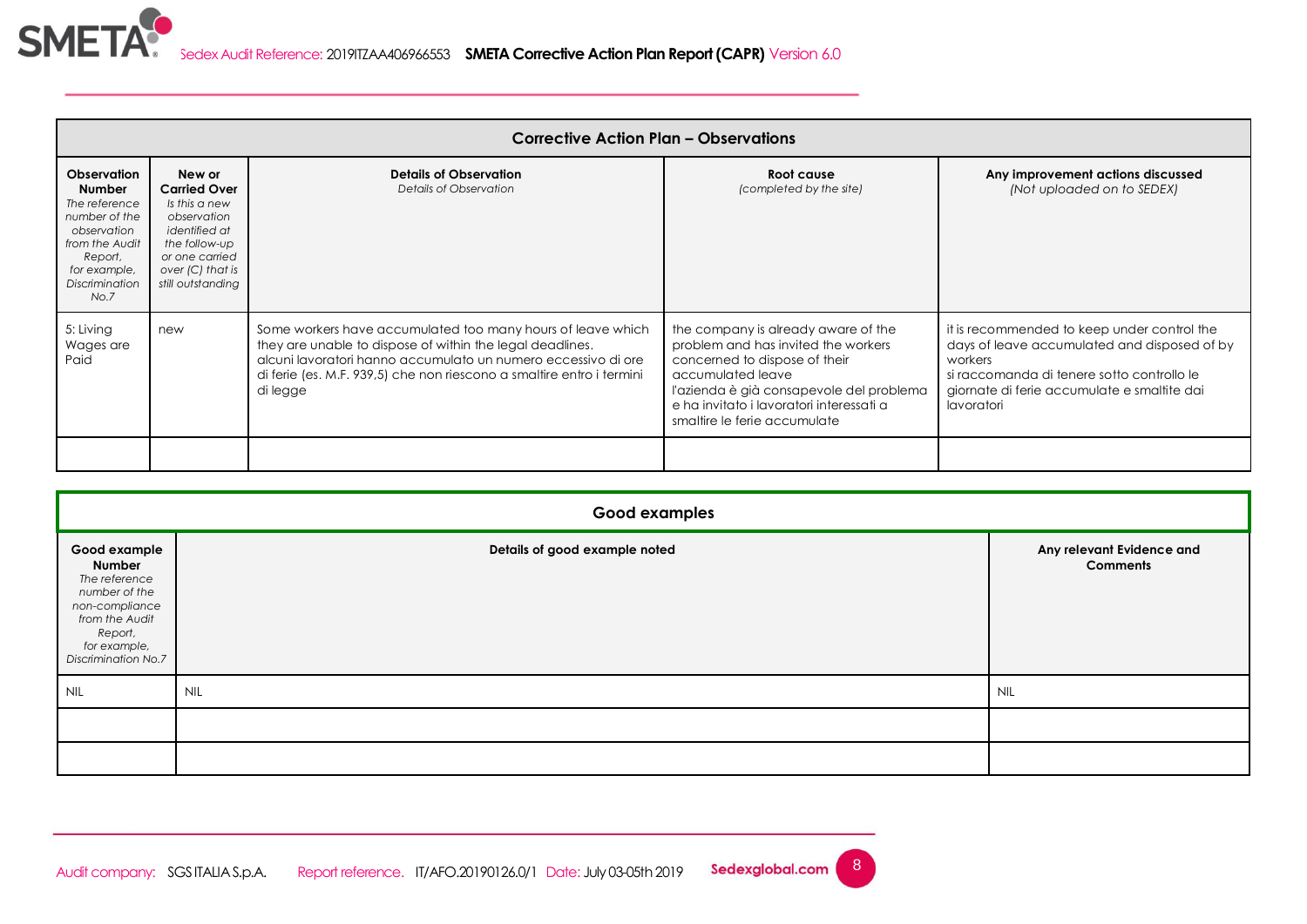

## **Confirmation**

**Please sign this document confirming that the above findings have been discussed with and understood by you:** (site management) *If actual signatures are not possible in electronic versions, please state the name of the signatory in applicable boxes, as indicating the signature.* A: Site Representative Signature: Alberto Bertonazzi **A: Site Representative Signature:** Alberto Bertonazzi

|                                                                |                                                                                                                             | Date 05/07/19      |  |  |  |  |
|----------------------------------------------------------------|-----------------------------------------------------------------------------------------------------------------------------|--------------------|--|--|--|--|
| <b>B: Auditor Signature:</b>                                   | <b>Barbara Caldarone</b>                                                                                                    | Title Lead auditor |  |  |  |  |
|                                                                |                                                                                                                             | Date 05/07/19      |  |  |  |  |
|                                                                | C: Please indicate below if you, the site management, dispute any of the findings. No need to complete D-E, if no disputes. |                    |  |  |  |  |
| D: I dispute the following numbered non-compliances:           |                                                                                                                             |                    |  |  |  |  |
|                                                                |                                                                                                                             |                    |  |  |  |  |
| E: Signed:<br>Title<br>(If any entry in box D, please complete |                                                                                                                             |                    |  |  |  |  |
| a signature on this line)                                      |                                                                                                                             | Date               |  |  |  |  |
| F: Any other site Comments:                                    |                                                                                                                             |                    |  |  |  |  |
|                                                                |                                                                                                                             |                    |  |  |  |  |
|                                                                |                                                                                                                             |                    |  |  |  |  |
|                                                                |                                                                                                                             |                    |  |  |  |  |

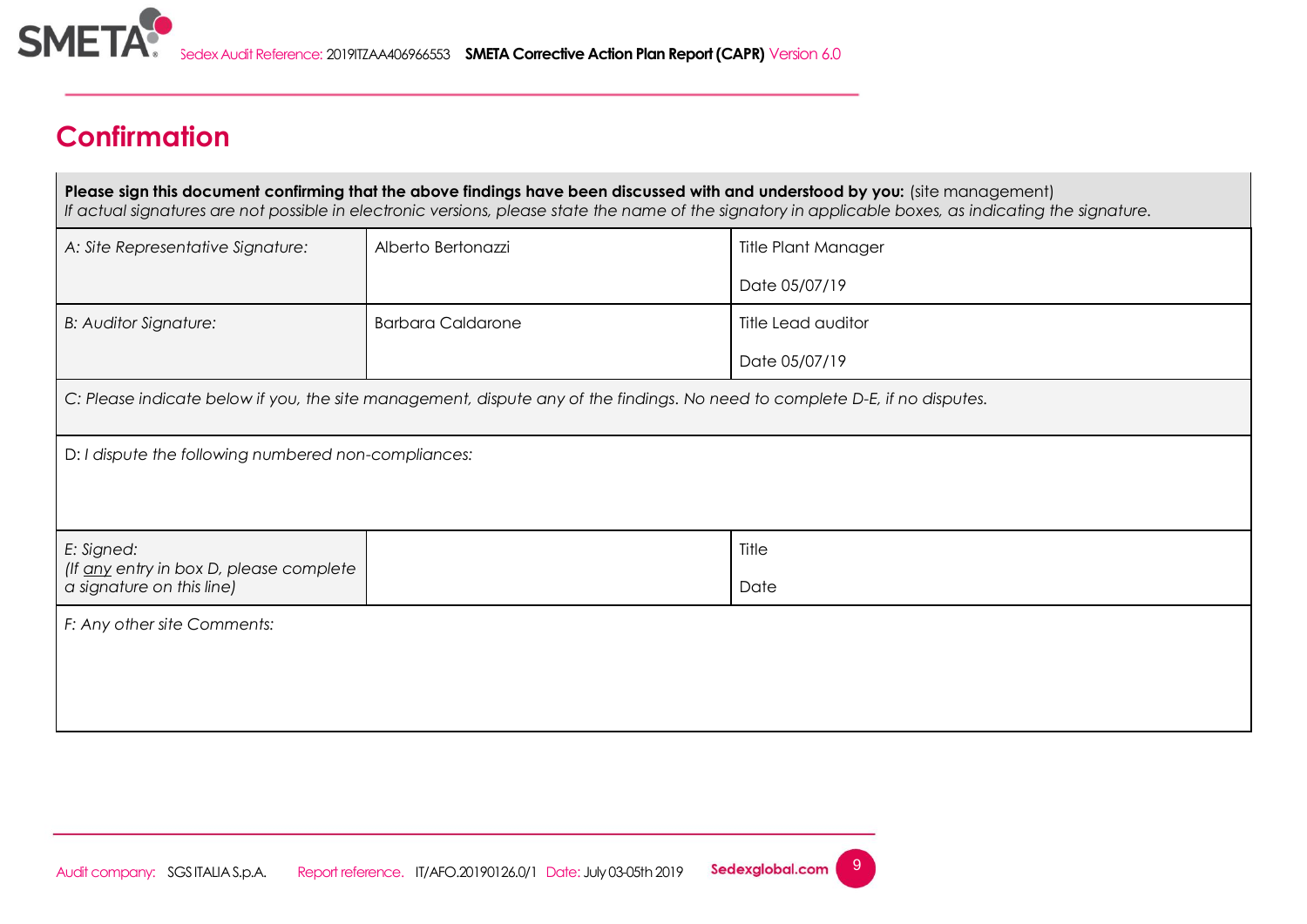

## **Guidance on Root Cause**

#### **Explanation of the Root Cause Column**

If a non-compliance is to be rectified by a corrective action which will also prevent the noncompliance re-occurring, it is necessary to consider whether a system change is required.

Understanding the root cause of the non-compliance is essential if a site is to prevent the issue reoccurring.

The root cause refers to the specific activity/ procedure or lack of activity /procedure which caused the non-compliance to arise. Before a corrective action can rectify the situation it is important to find out the real cause of the non-compliance and whether a system change is necessary to ensure the issue will not arise again in the future.

Since this is a new addition, it is not a mandatory requirement to complete this column at this time. We hope to encourage auditors and sites to think about Root Causes and where they are able to agree, this column may be used to describe their discussion.

#### *Some examples of finding a "root cause"*

Example 1

Where excessive hours have been noted the real reason for these needs to be understood, whether due to production planning, bottle necks in the operation, insufficient training of operators, delays in receiving trims, etc.

Example 2

A non-compliance may be found where workers are not using PPE that has been provided to them. This could be the result of insufficient training for workers to understand the need for its use; a lack of follow-up by supervisors aligned to a proper set of factory rules or the fact that workers feel their productivity (and thus potential earnings) is affected by use of items such as metal gloves.

Example 3

A site uses fines to control unacceptable behaviour of workers.

International standards (and often local laws) may require that workers should not be fined for disciplinary reasons.

It may be difficult to stop fines immediately as the site rules may have been in place for some time, but to prevent the non-compliance re- occurring it will be necessary to make a system change.

The symptom is fines, but the root cause is a management system which may break the law. To prevent the problem re-occurring it will be necessary to make a system change for example the site could consider a system which rewards for good behaviour

Only by understanding the underlying cause can effective corrective actions be taken to ensure continuous compliance.

The site is encouraged to complete this section so as to indicate their understanding of the issues raised and the actions to be taken*.* 

10